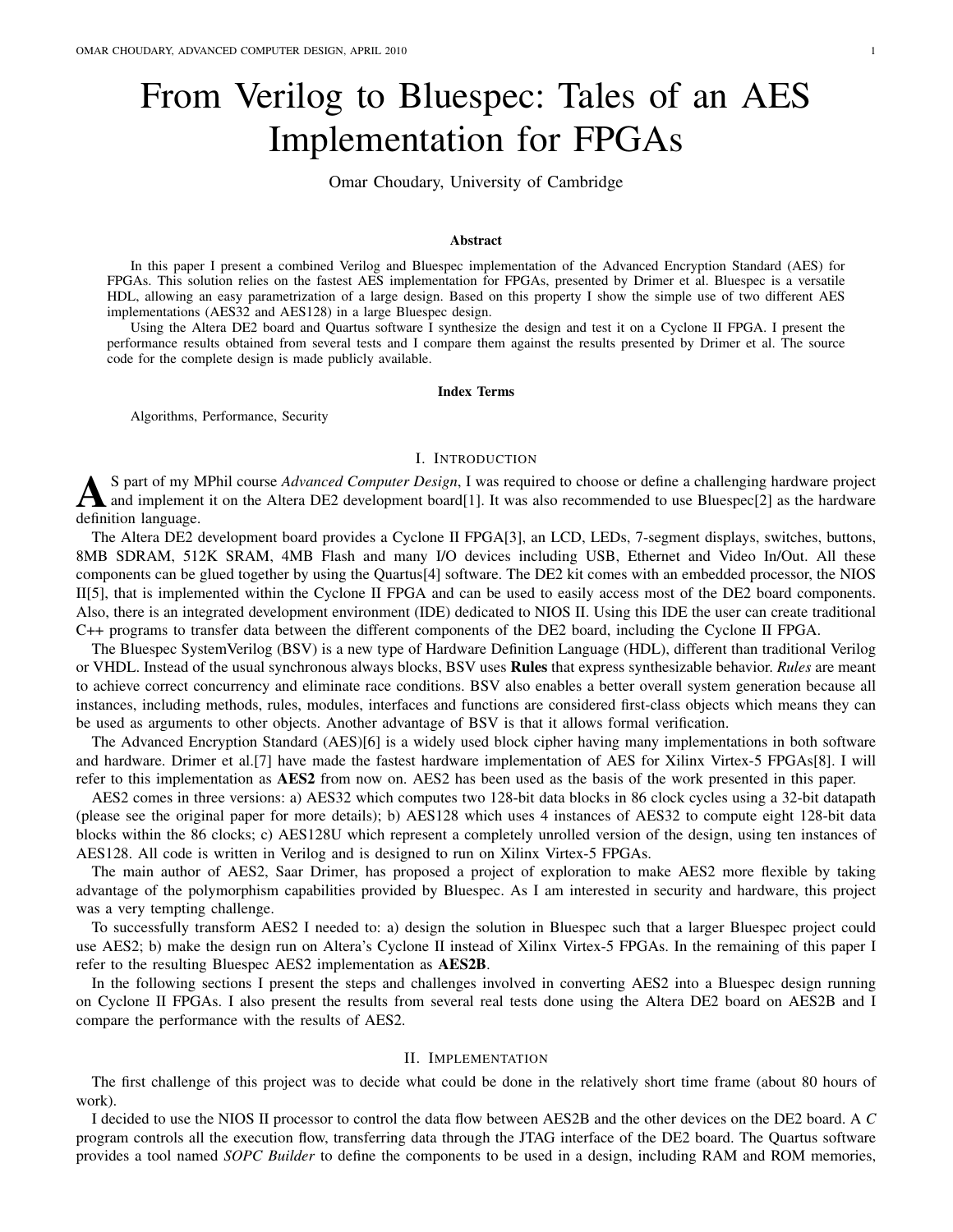different versions of the NIOS II processor and user created modules. The Avalon framework (part of the DE2/Quartus suite) provides a standard interface to interconnect all the modules of a design. For components created using the SOPC Builder the connections are created automatically. However, for user defined modules (given via Verilog or VHDL files), the interface has to be defined manually and it needs to match the format of the Avalon framework. This can be a difficult task if the user does not have experience with the framework. Taking advantage of Bluespec's interface based design, my module lecturer Dr. Simon Moore has created a BSV interface to connect a module with the Avalon framework. BSV files can compile into Verilog code. Thus, any Bluespec design using Moore's interface will compile into a module having the correct setup to be included into a large design using the SOPC Builder.

Having a test platform in place, I needed to use AES2. I have considered three options: a) leave the AES2 code as it is, and just test it on the DE2 board; b) rewrite the entire AES2 implementation in Bluespec; c) import the different AES2 implementations in Bluespec and export a general interface. I quickly realized that (a) is not a scalable solution, is prone to errors and does not satisfy the project goals. Option (b) was not feasible in the short time frame and was not certain to work as AES2 relies on strict timing. Thus I continued with solution (c).

Using a Verilog module in Bluespec seems difficult the first time. This is because Verilog uses wires and registers to define the input and output signals of a module. On the other hand Bluespec uses the concept of a method to define input (arguments to a method) and output (return value of a method). This can be seen in Appendix, where I import the AES2 modules *aes32 dsp 8p* (AES32) and *aes128 dsp* (AES128). I first declare a general interface *AESIfc* (of parametrizable data width) containing two methods: *request* and *read response*. Any module using this interface will have to define these methods. The two modules created, *mkAES32* and *mkAES128*, use this general interface and declare (but not define) the two methods. In this particular case mkAES32 and mkAES128 only declare the methods because their input arguments and return values are linked to the Verilog modules aes32 dsp 8p and aes128 dsp respectively. Thus, any Bluespec module using mkAES32 or mkAES128 will compile into a Verilog module using aes32\_dsp\_8p or aes\_dsp respectively. The method *request (DIN, KEY) enable (START)* specifies that every time this method is called within a rule, the DIN and KEY wires will have the values given as parameter to the method and the signal START will be asserted high. This also implies that START will remain low every clock cycle the method is not called. This would happen if for example at a given time there is no rule containing a call to method *request* that will *fire* (a Bluespec rule is said to fire when it is executed).

The next step was to use the imported Bluespec modules into a Bluespec design, connect the design to the Avalon framework and test it on the DE2 board. The complete design, described in the following sections, can be obtain from my web page[9].

# *A. AvalonAES32*

I started by using the imported AES32 module (mkAES32) as it represents the basic component of AES2. Bluespec provides a simulator, named **bluesim**, that can be used to easily simulate a Bluespec design. Thus I created a small BSV testbench just to test the correct functionality of mkAES32. Bluespec was about to show its limitations. It seems that bluesim does not currently support simulation of designs using imported Verilog modules. This limitation has been an important impediment in the design of this project as I was not able to perform any simulation.

Without the possibility of simulation I continued by creating the Bluespec module *mkAvalonAES32* that links mkAES32 to the Avalon framework. Bluespec's main advantage over Verilog is that I was able to create a general interface (AESIfc) for any instantiation of AES2 (AES32 or AES128). In order to use the 32-bit version I just need to provide the data width as parameter to the interface and call the correct module, as below:

 $AESTfc$   $(32)$  aes32 <- mkAES32;

If instead we wanted to use the 128-bit version then we just needed to change the previous line to this one:

$$
AESIfc#(128) aes128 \leftarrow mkAES128;
$$

Notice however that the names and parameters of the two methods (request and read response) declared inside the AESIfc interface (see Appendix) remain the same. And because the interface is polymorphic (that is, its argument is a given parameter) all the wires of the resulted design have the correct width.

The AES32 Verilog implementation provided within AES2 requires input data (initial plain text, key or subkeys) each clock cycle. Thus I needed to provide this data to the mkAES32 module using the *request* method. Using the Avalon framework I provided the required data from the Nios II processor to the mkAvalonAES32 module. Then the mkAvalonAES32 module performs an encryption operation (when instructed to do so by the Nios II processor) by sending the necessary data at the correct time to the mkAES32 module. A diagram of this workflow is presented in Figure 1.

Successful compilation of the mkAvalonAES32 module was not an easy task. As mentioned earlier, Bluespec uses the concept of *Rules* instead of the traditional Verilog synchronous *always* blocks. Each such rule defines a set of actions to be taken if the rule is enabled. The rule is enabled (can fire) if all its conditions, either explicit (mentioned in the rule definition) or implicit (e.g. methods that can block, like our method read response if the signal DONE is not high) are satisfied. The set of actions represent mainly traditional Verilog continuous assignments  $(<=)$  or method calls which translate into assignment of values to wires.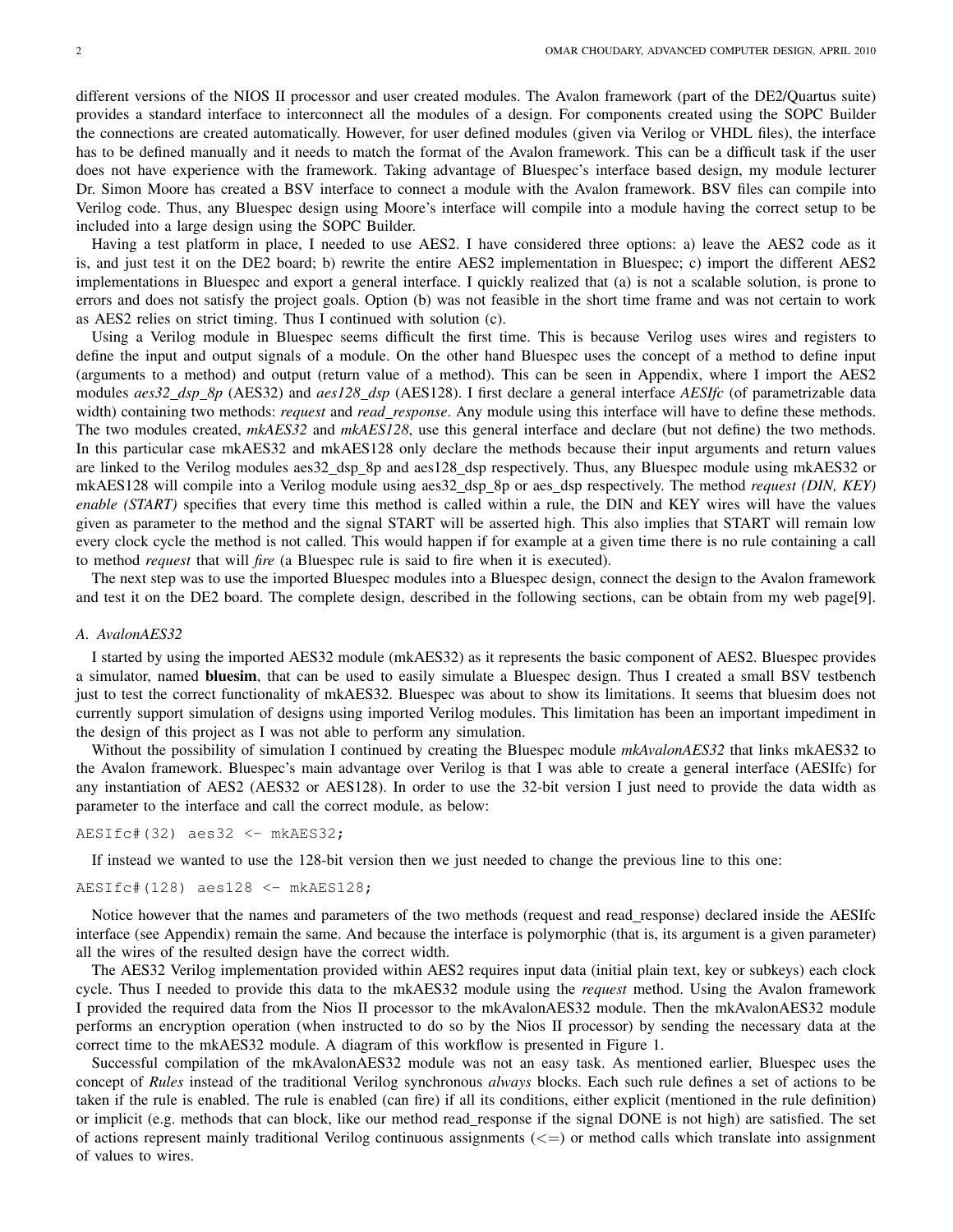

Fig. 1. *Diagram of data flow using the Avalon framework on the Altera DE2 board*

After successful compilation of the mkAvalonAES32 module, I used the resulted Verilog module into the SOPC Builder to create the full design. While building the new design I found new problems: the AES2 was designed to work on Xilinx Virtex-5 FPGAs and contained specific elements such as BRAMs DSPs. For DSPs the solution was simple: I replaced the DSP module instantiation with the simple XOR logic (code provided in AES2).

The main problem was the use of BRAMs. The Cyclone II FPGA has 105 internal memory blocks, called M4K. These memory blocks can be accessed dual-port just like the BRAMs used in AES2. However there are two major differences: a) The BRAMs initialization is done in the Verilog code using the *INIT XX* parameter while the M4Ks are initialized using specific Memory Initialization File (MIF) files (standard Intel Hex files can also be used); b) the size of the BRAMs used in AES2 is 36 Kbits while the size of each M4K is 4 Kbits. Together these two problems made difficult the transformation of the BRAM data used in AES2 to my Bluespec implementation. In AES2B I have used Cyclone II's M4Ks explicitly by creating the Verilog instantiation module using Quartus' *MegaFunction* tool. As I imported the AES2 main modules (AES32 and AES128) into Bluespec I did not have access to the BRAM instantiation. Thus I had to edit some of the Verilog code in order to replace the use of BRAMs by M4Ks. For clarity I mention that there are at least two other approaches to using BRAMs efficiently in a Bluespec design. First, one can declare a register array in a Verilog module following a standard pattern and then import this Verilog module into Bluespec. This should compile into a code using the correct BRAM (if available). Secondly, it is possible to use the BRAM module provided by Bluespec. This should again, compile in a code using the correct BRAM. Unfortunately none of these methods were possible in my case. As mentioned above, I did not have access to the BRAM instantiation from Bluespec; that code was behind the imported Verilog files.

At this point the full 32-bit design was compiled and synthesized. In the following sections I present the implementation of the 128-bit design and then I continue with a description of the evaluation framework and the results obtained.

## *B. AvalonAES128*

To use the 128-bit version of AES2 (AES128) I simply needed to change the data width parameter of AESIfc and instantiate mkAES128 instead of mkAES32, as shown above. In order to use both mkAES32 and mkAES128 in the complete design I decided to create a new module (*mkAvalonAES128*) that uses the mkAES128 module. The data flow between mkAvalonAES128 and the Avalon framework is exactly the same as with the mkAvalonAES32 module. However because I used the 128-bit version of AESIfc all the wires have now a width of 128 instead of 32. Thus I needed to modify the calls to methods *request* and *read response* in order to provide four 32-bit words instead of one. The data path provided by the Avalon framework is 32-bit wide. Thus I had all the data (plain text, keys, subkeys and cipher) in 32-bit words. In Verilog it is possible to concatenate four 32-bit words together by simply using the  $\{\}$  operator. In Bluespec however things are a little more complicated because the language allows several types of data, most of which eventually compile into the same Verilog wires. The Avalon interface transfers data using the *UInt* type. However Bluespec defines the concatenation operator {} only for data of type *Bit*. Thus I needed to make a double conversion to use the 128-bit version of AESIfc, as shown below:

```
Vector#(4, Req#(UInt#(32))) dataIn1 <- replicateM(mkReq(0));
Vector#(4, Reg#(UInt#(32))) key <- replicateM(mkReg(0));
...
aes128.request(
unpack({pack(dataIn1[0]), pack(dataIn1[1]), pack(dataIn1[2]), pack(dataIn1[3])}),
    unpack({pack(key[0]), pack(key[1]),pack(key[2]), pack(key[3])}));
```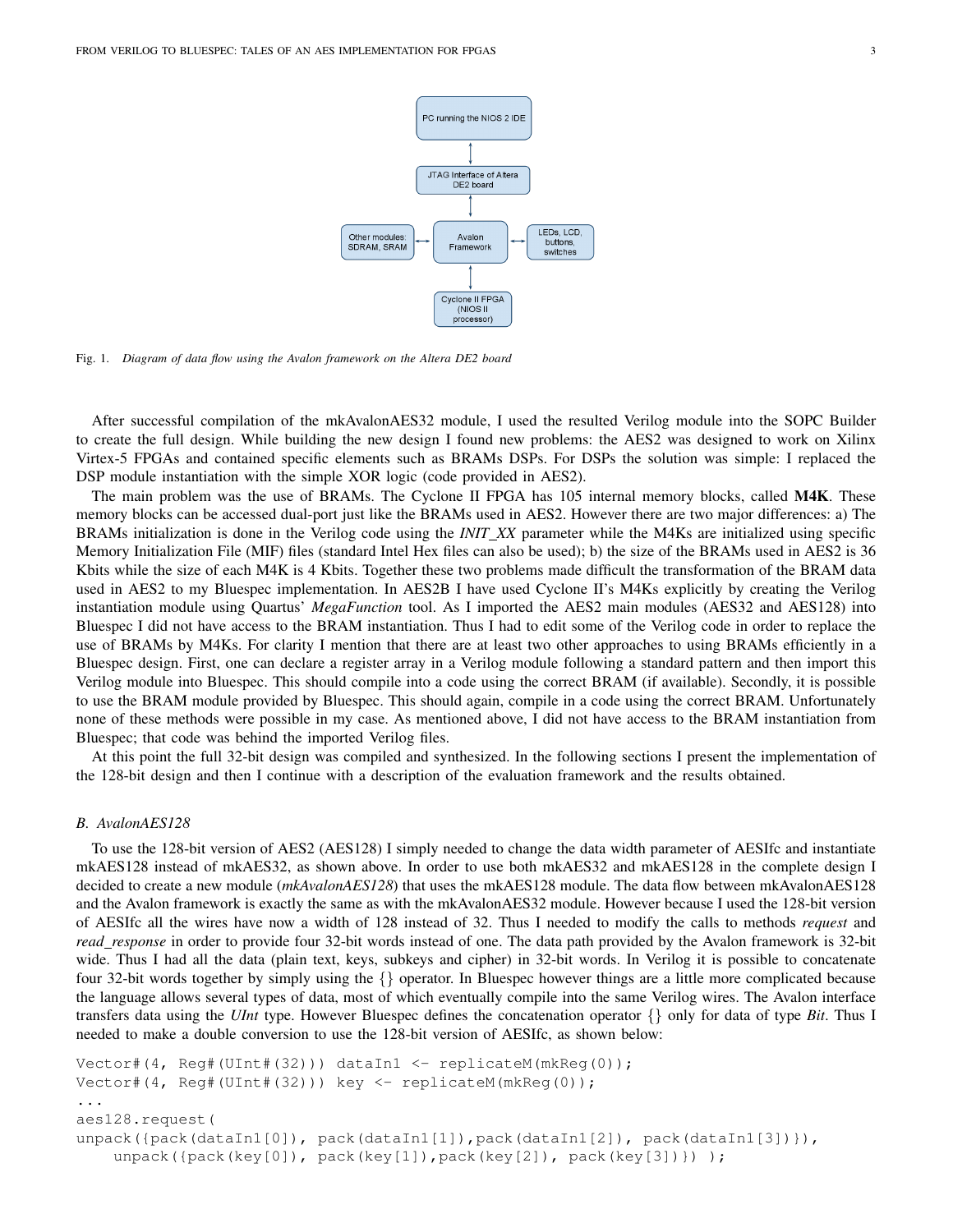| Module Tested  | 128-bit words per encryption | Number of Cycles | Throughput at 50 Mhz | Throughput at 550 Mhz |
|----------------|------------------------------|------------------|----------------------|-----------------------|
| mkAvalonAES32  | 2 (256 bits)                 | 60271            | 210 Kbps             | $2.33$ Mbps           |
| mkAvalonAES128 | 8 (1024 bits)                | 60271            | 840 Kbps             | 9.3 Mbps              |

TABLE I RESULTS FOR SOFTWARE TEST

The operators *pack* and *unpack* are used in Bluespec to transform between the *UInt* and *Bit* types.

After a successful compilation of the mkAvalonAES128 module, I started the synthesis of the complete design which includes the mkAvalonAES32 and mkAvalonAES128 modules, the NIOS2 processor and other components used by the Avalon framework. I encountered a new problem. The new design was using more M4Ks than are available on the Cyclone II FPGA and thus was not able to fit. The AES32 design uses 8 T-tables (see the original AES2 paper), each of 8 Kbits. This was implemented in Xilinx Virtex-5 FPGAs by using two 36 Kbits BRAMs. As the M4Ks provide 4 Kbits of memory I needed to use 16 M4Ks for mkAES32. The AES128 design uses four AES32 modules which means that mkAES128 uses 64 M4Ks. Thus, together mkAES32 and mkAES128 use 80 M4Ks from a total of 105 available. The NIOS II processor uses 3 M4Ks (as stated by the SOPC Builder). The JTAG interface also used M4Ks for its data buffers (even though the number of M4Ks was not mentioned). As a result the current configuration was over the limit of available M4Ks. I discovered that the JTAG interface can be configured to use standard registers instead of M4Ks. By using this option the design successfully synthesized.

The problem described above shows the limitations of average FPGAs from a resource perspective. Thus it is very important to choose the correct AES2 implementation (AES32 or AES128) on a new design. Bluespec has been shown to facilitate such design decisions, because it allows a polymorphic interface declaration. Thus, the designer only needs to specify the correct data type of the inteface and instantiate the corresponding module to choose between different module implementations.

AES2 also provides an unrolled version of AES128 that is able to give 128-bit of output every clock cycle. However this version could not fit into the Cyclone II FPGA so I did not implement it.

Next I describe the test methodology for the complete design, the problems encountered and the results obtained.

# III. TESTS AND RESULTS

With the complete design compiled and synthesized I decided to test its performance. For this purpose I have included the following capabilities in both mkAvalonAES32 and mkAvalonAES128: a) start a new encryption by sending a write command from the Avalon framework; b) retrieve and reset a clock counter; c) perform a number of successive encryption operations using the stored data.

Based on the above capabilities I created a *C* test bench in the NIOS II IDE. This test bench runs on the DE2 board by sendig instructions to the NIOS II processor (implemented on the Cyclone II FPGA). By using standard method calls, variable assignments and printf commands, the *C* test bench can be used to transfer data between all the DE2 components through the Avalon framework (see file aestest.c in my source code). The JTAG interface can be used to send data back to the NIOS II IDE and show this data in a terminal. The test bench implements two tests as described below.

The first test (called *software test*) sends input data (plain text, key and subkeys) for the AES algorithm, reads the result and checks the number of cycles elapsed and the validity of the data. I've designed the mkAvalonAES32 and mkAvalonAES128 modules such that any request through the Avalon framework will block until the last encryption requested completes. Thus the *software test* sends the input data, makes an encryption request, retrieves the clock counter value and makes a get\_result request. As any request is blocked during an encryption operation, the clock counter value is guaranteed to be returned just after the encryption operation is done. In this way we get an accurate latency design value. The exclusive synchronization between encryption operations and data access through the Avalon framework is implemented by the use of Bluespec rules. I explicitly define under which conditions each rule is allowed to fire and thus I am able to control the overall execution.

The performance results of the *software test* are presented in Table I. The Cyclone II FPGA is run at 50 Mhz by the DE2 board so all the results obtained refer to an execution at this frequency. The performance of this test (210 Kbps for mkAvalonAES32 and 840 Kbps for mkAvalonAES128) is very different from the results presented in AES2 (1.67 Gbps for AES32 and 6.7 Gbps for AES128). This is caused by two factors. Firstly, the *software test* represents a real scenario where data for AES encryption is passed from other modules and devices, whereas the AES2 tests present an ideal (but not realistic) situation where the data is statically included in the FPGA along with the AES2 design. Secondly the AES2 results are obtained from an FPGA running at 550 Mhz while my results are obtained from an FPGA running at 50 Mhz. I also present in Table I the expected performance of my design on an FPGA running at 550 Mhz.

The second test (called *hardware test*) performs a number of successive encryption operations on a given data and then checks the clock counter and the validity of results. The input data is assumed to be sent via the Avalon framework prior to the *hardware test* (I send the data with the *software test* which is run before this test). Thus the test bench for the *hardware test* first sends the number of requested encryptions (which also starts the test) and then makes a request for the clock counter. This assures that when the clock counter value returns it contains an accurate value of the test latency.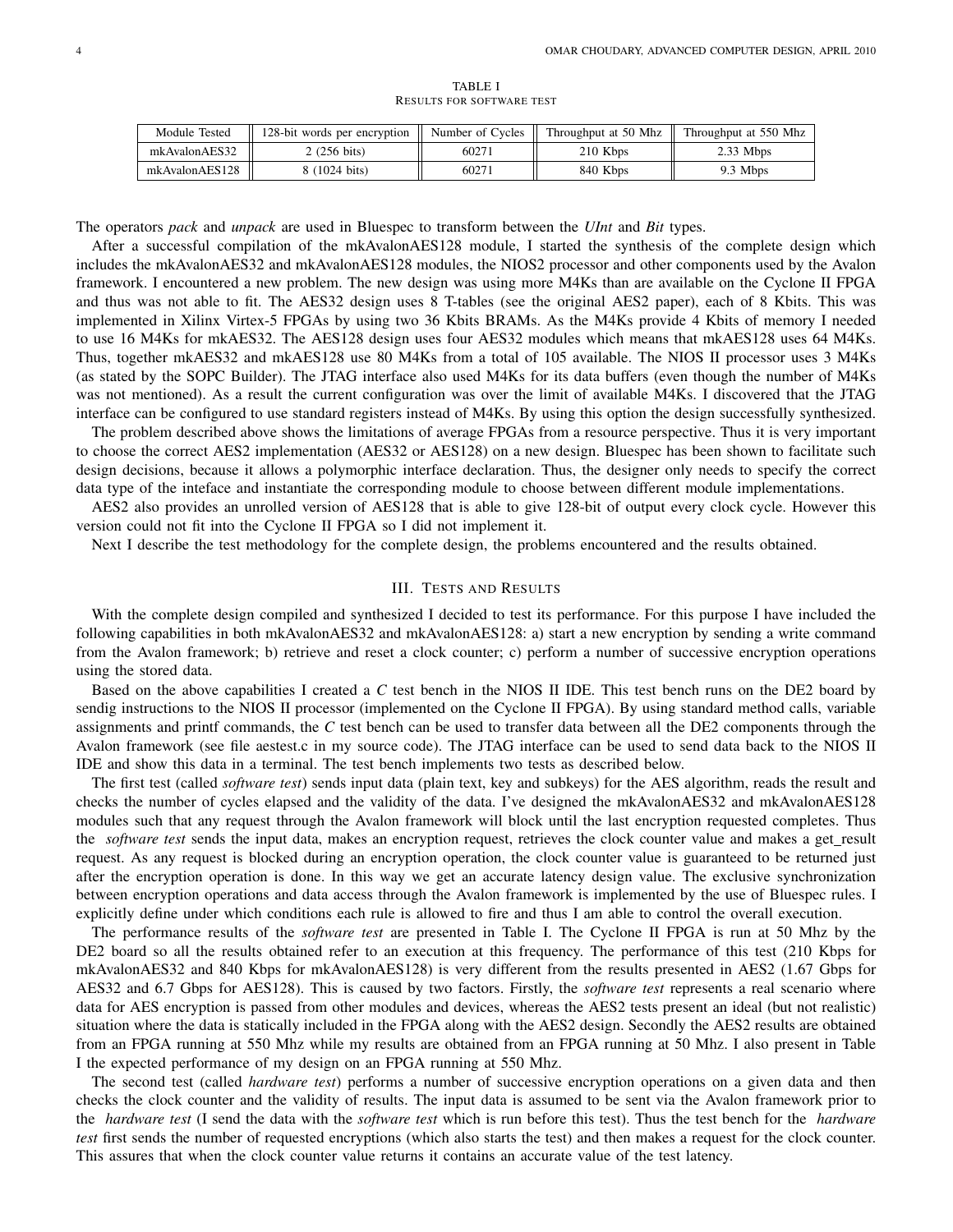| Module Tested  | 128-bit words per encryption | Number of Cycles | Throughput at 50 Mhz | Throughput at 550 Mhz |
|----------------|------------------------------|------------------|----------------------|-----------------------|
| mkAvalonAES32  | 2 (256 bits)                 | 950088           | 134.7 Mbps           | .48 Gbps              |
| mkAvalonAES128 | 8 (1024 bits)                | 950088           | 538.9 Mbps           | 5.9 Gbps              |

TABLE II RESULTS FOR HARDWARE TEST,  $N = 10000$  ENCRYPTIONS

The performance results of the *hardware test* for  $n = 10000$  encryptions are shown in Table II. This test is very similar to the tests used for AES2, as the data is already present in the FPGA and the sequence of encryption operations runs uninterrupted. The results also showcase this aspect. The mkAvalonAES32 test gives a throughput of 134.7 Mbps ( 1.48 Gbps at 550 Mhz) and mkAvalonAES128 achieves 538.9 Mbps (5.9 Gbps at 550 Mhz). The difference betweeen the expected results at 550 Mhz and the reported results for AES2 (1.67 Gbps for AES32 and 6.7 Gbps for AES128) can be explained by the lack of DSP blocks in my design. The AES2 results are based on the use of specialized DSP blocks to compute the XOR operation between AES state columns. I chose to use the simpler XOR version of AES2 to avoid making further changes to the Verilog code. However I must mention that *Quartus MegaFunction* tool can be used to instantiate DSP blocks for the Cyclone II FPGAs. I have not tried this approach but the reader is encouraged to do so if the exact AES2 results need to be obtained.

To check the correctness of the resulted design I have used the data provided with the AES2 test benches. Neither the mkAvalonAES32 nor the mkAvalonAES128 provide the expected result. I tried to debug this problem but the lack of simulation possibilities have made this task very difficult. As I mentioned previously I cannot use bluesim to simulate my design because I use imported Verilog. Modelsim cannot be used neither because Quartus does not provide me the Verilog source file for the M4K instantiation. The only solution left for simulation was to use the Quartus simulation environment. As the complete design is too complex to be simulated manually (i.e. set up each signal with the correct value at each clock cycle), I decided to make another Bluespec test that uses mkAvalonAES32. Unfortunately after many trials I was not able to see the desired signals using the Quartus simulation tool. Thus I was left with the NIOS 2 interface and DE2 components (LCD, LEDs) to debug the problem. The need of specific input data each clock cycle in the AES2 design and the limited time for this project have made the debugging task even more difficult.

## IV. CONCLUSION

AES2 provides a fast implementation of AES for FPGAs. I have used AES2 to create a Bluespec implementation that allows a more parameterizable design. I have shown the simplicity of using any AES2 implementation (AES32 or AES128) in a large Bluespec design. By means of the Altera DE2 board I was able to test the complete design.

The performance results showcase two scenarios: a) real application, where AES data is sent from a different module or device; b) ideal situation, where the data is already in the FPGA and the module only needs to run the encryption process. The results obtained for the second scenario are very close to the results presented in AES2. This suggests the correctness of our design.

Unfortunately the test benches did not validate the correctness of the encryption operations. The lack of simulation possibilities made it difficult to find the problem. For a future investigation I mention two possible sources of the problem: a) the M4K contents and the way data is retrieved compared to the BRAM access; b) the sequence in which data is passed from the mkAvalonAES32 and mkAvalonAES128 modules to mkAES32 and mkAES128 respectively.

Based on the experience with AES2, I think the following changes would improve the available code and facilitate its further use:

- Make the state machine for AES32 such that it automatically goes back to the initial state. In the current version it needs a reset signal after each encryption.
- Add comments to the test benches. It is not clear to me for example why the test bench for the AES128 sends the initial key with one clock cycle delay compared with the test bench for AES32.

Overall, Bluespec seems a good solution for larger designs, especially in situations where a parameterizable model is required. However it has some limitations that can become an important problem. First of all, the Bluespec simulator, bluesim, does not currently accept designs with imported Verilog files. Secondly, the assignment between different data types is cumbersome, requiring many conversions. Thirdly BSV rules are meant to fire *at most* one time per clock cycle. As such the designer does not have full control over the execution, as it is the case with Verilog.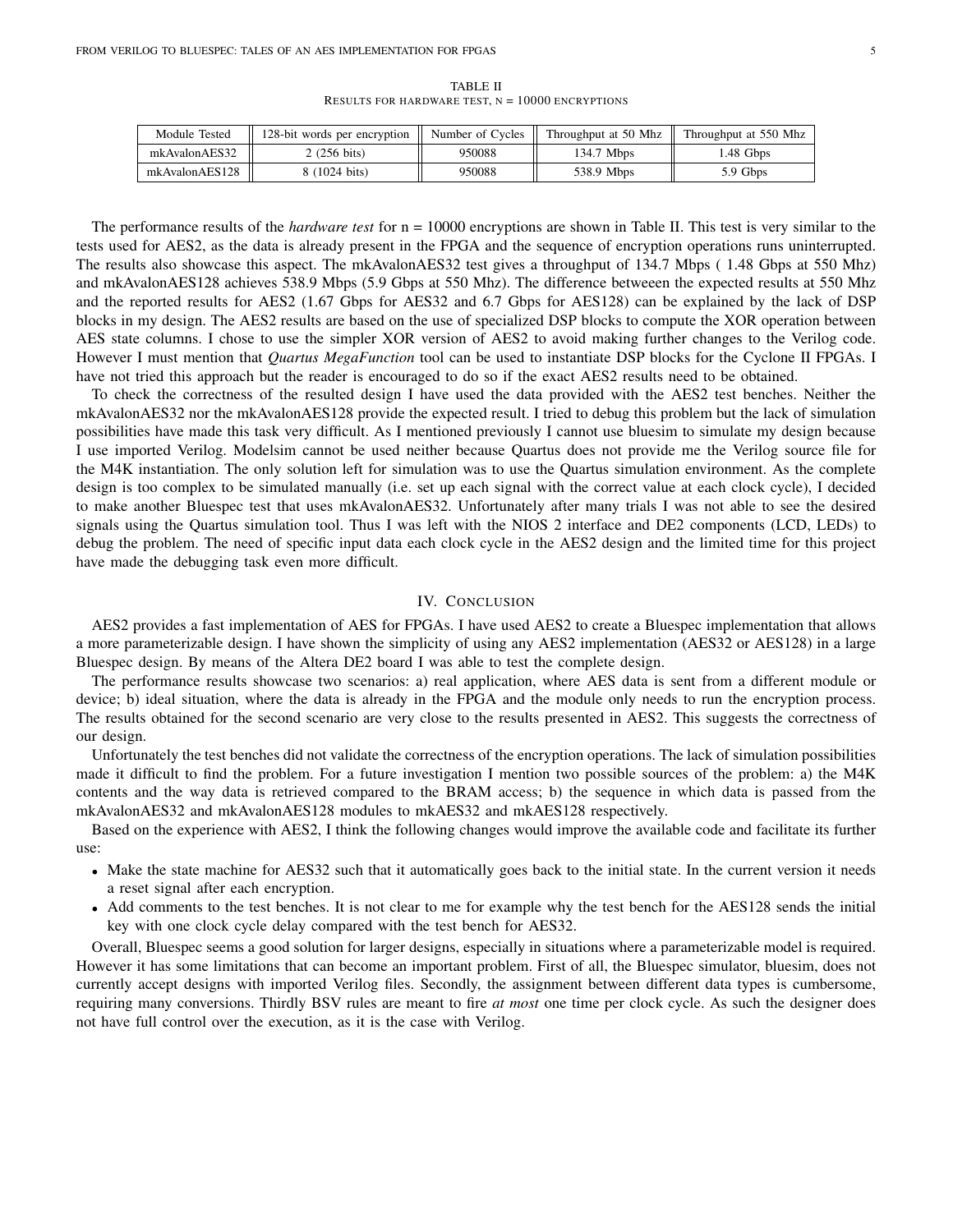# APPENDIX VERILOG TO BLUESPEC WRAPPER FOR AES32 AND AES128

package AES; // Declare the Bluespec module interface interface AESIfc#(numeric type data\_width); method Action request(UInt#(data\_width) dataIn, UInt#(data\_width) keyIn); method UInt#(data\_width) read\_response; endinterface: AESIfc // Declare the wrapper for the AES32 module, which creates the // the Bluespec interface import "BVI" aes32\_dsp\_8p = module mkAES32 (AESIfc #(32)); method request (DIN, KEY) enable (START); method DOUT read\_response ready ((\*reg\*) DONE); default\_clock clk(CLK); default\_reset rst(RST\_N); schedule (request) SB (read\_response); schedule (read\_response) CF (read\_response); schedule (request) C (request); endmodule // Declare the wrapper for the AES128 module import "BVI" aes128\_dsp = module mkAES128 (AESIfc #(128)); method request (DIN, KEY) enable (START); method DOUT read\_response ready ((\*reg\*) DONE); default\_clock clk(CLK); default reset rst(RST\_N); schedule (request) SB (read\_response); schedule (read\_response) CF (read\_response); schedule (request) C (request); endmodule // See the Bluespec reference manual page 127 // for more information on importing modules endpackage: AES